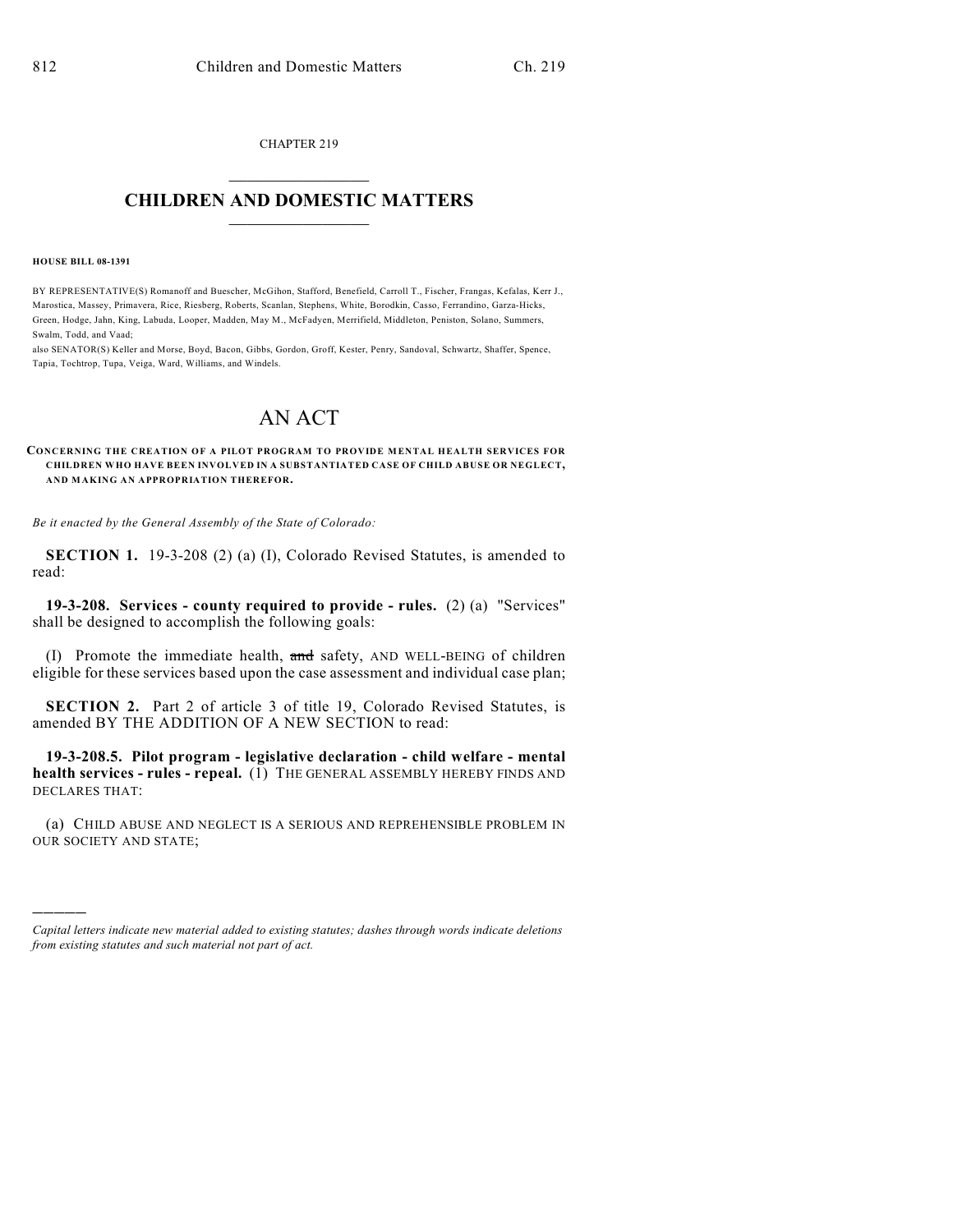(b) A CHILD WHO HAS BEEN ABUSED OR NEGLECTED IS AT A SIGNIFICANTLY INCREASED RISK OF SUFFERING FROM MENTAL HEALTH OR BEHAVIORAL ISSUES;

(c) IF A CHILD WHO HAS BEEN ABUSED OR NEGLECTED DOES NOT RECEIVE TREATMENT FOR MENTAL HEALTH OR BEHAVIORAL ISSUES, THOSE ISSUES MAY SIGNIFICANTLY LIMIT THAT CHILD'S QUALITY OF LIFE AND FUTURE PRODUCTIVITY;

(d) A CHILD WHO HAS BEEN ABUSED OR NEGLECTED AND WHO IS NOT PROVIDED WITH TREATMENT FOR MENTAL HEALTH OR BEHAVIORAL ISSUES HAS A SIGNIFICANTLY INCREASED RISK OF INVOLVEMENT IN SUBSTANCE ABUSE, CRIME, AND TEEN PREGNANCY AND IS MORE LIKELY TO HAVE LOWER PERFORMANCE RESULTS ON STANDARDIZED TESTS, TO REPEAT A GRADE, OR TO EXPERIENCE DEPRESSION OR SUICIDAL BEHAVIOR;

(e) THE SOCIAL AND MEDICAL ISSUES THAT MAY ARISE IN THE FUTURE FOR A CHILD WHO HAS BEEN ABUSED OR NEGLECTED AND WHO HAS NOT RECEIVED TREATMENT FOR MENTAL HEALTH OR BEHAVIORAL ISSUES WILL BE MORE LIKELY TO RESULT IN A SUBSTANTIAL INCREASE IN COSTS TO THE STATE FOR JUVENILE AND CORRECTIONAL FACILITIES, ALCOHOL AND DRUG ABUSE PROGRAMS, AND LOSS OF PRODUCTIVITY;

(f) PROVIDING MENTAL HEALTH SCREENINGS, EVALUATIONS, AND MENTAL HEALTH SERVICES IS NECESSARY TO CREATING THE BEST OPPORTUNITY FOR A CHILD WHO IS THE VICTIM OF CHILD ABUSE OR NEGLECT TO HAVE A BRIGHT FUTURE AND LEAD A PRODUCTIVE LIFE;

(g) INCLUDING MENTAL HEALTH SCREENINGS, EVALUATIONS, AND MENTAL HEALTH SERVICES FOR SIBLINGS OF CHILDREN WHO ARE THE SUBJECT OF A SUBSTANTIATED CASE OF ABUSE OR NEGLECT MAY INCREASE THE LIKELIHOOD OF MORE EFFECTIVE AND POSITIVE OUTCOMES FOR EVERYONE INVOLVED; AND

(h) ESTABLISHING A PILOT PROGRAM CONCERNING CHILD WELFARE AND MENTAL HEALTH SERVICES WILL PROVIDE THE OPPORTUNITY TO EVALUATE THE EFFECTIVENESS OF PROVIDING MENTAL HEALTH SCREENINGS AND EVALUATIONS AND MENTAL HEALTH SERVICES FOR CHILDREN FROM FOUR THROUGH TEN YEARS OF AGE WHO ARE THE SUBJECT OF A SUBSTANTIATED CASE OF ABUSE OR NEGLECT AND FOR SIBLINGS TO WHOM THEY ARE RELATED.

(2) THERE IS HEREBY CREATED THE CHILD WELFARE AND MENTAL HEALTH SERVICES PILOT PROGRAM, REFERRED TO IN THIS SECTION AS THE "PILOT PROGRAM", IN THE STATE DEPARTMENT OF HUMAN SERVICES. THE PURPOSE OF THE PILOT PROGRAM IS TO PROVIDE MENTAL HEALTH SCREENINGS AND EVALUATIONS AND MENTAL HEALTH SERVICES FOR ANY CHILD WHO IS FROM FOUR THROUGH TEN YEARS OF AGE AND WHO IS THE SUBJECT OF A CASE OF ABUSE OR NEGLECT THAT HAS BEEN SUBSTANTIATED BY A COUNTY DEPARTMENT OF SOCIAL SERVICES AND TO EVALUATE THE EFFECTIVENESS OF PROVIDING SUCH SERVICES. THE PILOT PROGRAM SHALL PROVIDE MENTAL HEALTH SCREENINGS AND EVALUATIONS AND MENTAL HEALTH SERVICES REGARDLESS OF WHETHER THE CHILD REMAINS AT HOME WITH HIS OR HER PARENTS, IS PLACED IN FOSTER OR KINSHIP CARE, OR IS UNDER COURT SUPERVISION. THE PILOT PROGRAM SHALL ALSO PROVIDE MENTAL HEALTH SCREENINGS AND EVALUATIONS AND MENTAL HEALTH SERVICES TO SIBLINGS OF THE ABUSED OR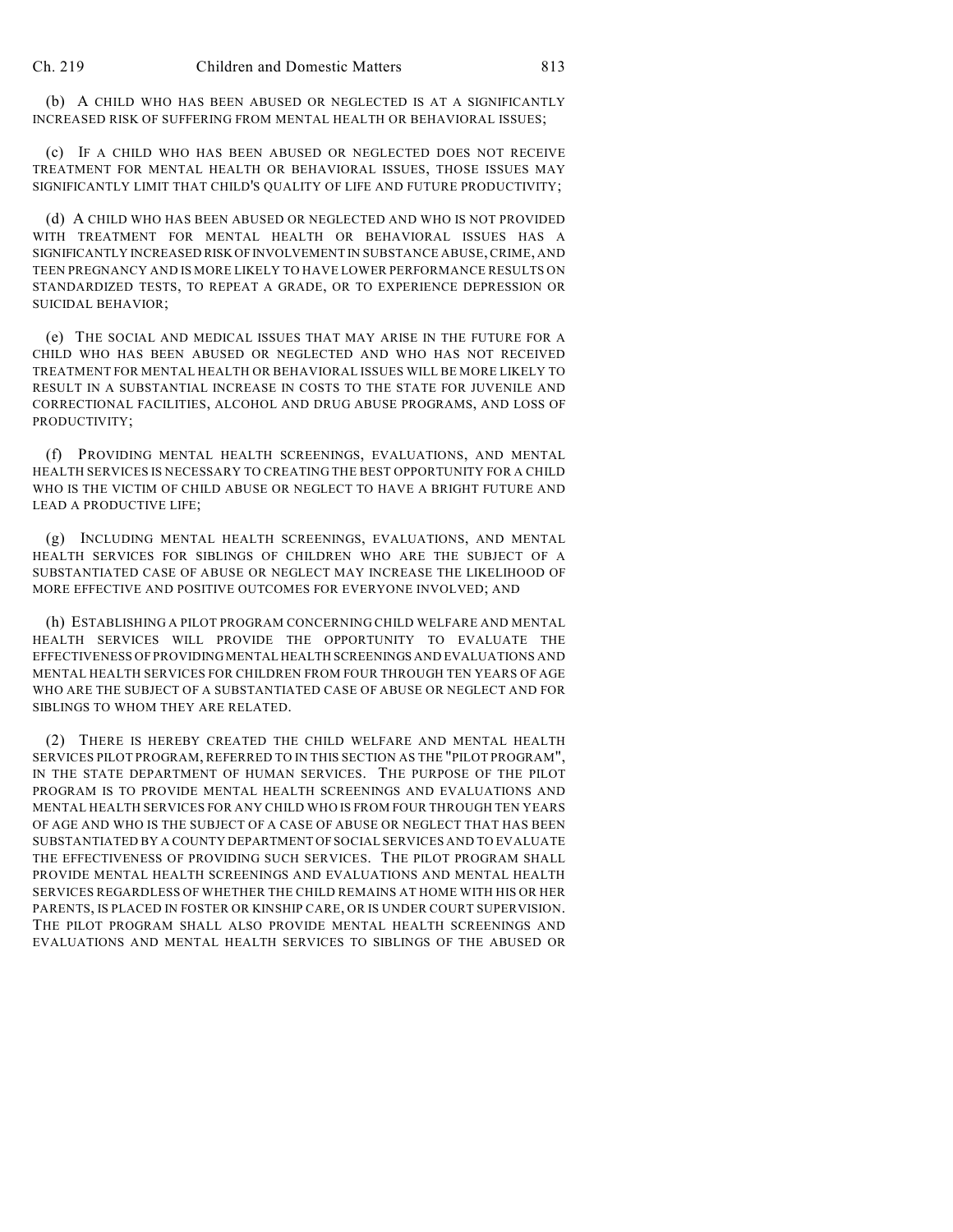### NEGLECTED CHILD.

(3) NOTWITHSTANDING THE PROVISIONS OF SUBSECTION (2), ANY CHILD WHO IS RECEIVING SERVICES THROUGH THE PILOT PROGRAM SHALL CONTINUE TO BE ELIGIBLE TO RECEIVE SERVICES THROUGH THE PILOT PROGRAM AFTER HIS OR HER TENTH BIRTHDAY.

(4) ON OR BEFORE JULY 1, 2008, THE STATE DEPARTMENT OF HUMAN SERVICES SHALL ISSUE A REQUEST FOR PROPOSALS FOR THE SELECTION OF A CONTRACTOR FOR THE DEVELOPMENT OF THE PILOT PROGRAM PURSUANT TO THIS SECTION. THE STATE DEPARTMENT OF HUMAN SERVICES SHALL ESTABLISH CRITERIA FOR THE SELECTION OF THE PILOT PROGRAM CONTRACTOR, INCLUDING THE EXPERTISE OF THE CONTRACTOR RELATED TO THE REQUIREMENTS OF THE PILOT PROGRAM, THE CAPABILITIES AND RESOURCES OF THE CONTRACTOR NECESSARY TO PERFORM THE WORK, AND THE QUALITY OF THE APPLICATION. ON OR BEFORE APRIL 1, 2009, THE STATE DEPARTMENT OF HUMAN SERVICES SHALL PROMULGATE RULES NECESSARY TO IMPLEMENT THE PROVISIONS OF THIS SECTION. THE RULES SHALL INCLUDE, BUT NEED NOT BE LIMITED TO, CRITERIA BASED UPON SCIENTIFICALLY RIGOROUS METHODS FOR EVALUATING THE EFFECTIVENESS OF THE PILOT PROGRAM.

(5) BEGINNING ON OR BEFORE JULY 1, 2009, AND ENDING JUNE 30, 2012, THE PILOT PROGRAM SHALL BE IMPLEMENTED IN A MINIMUM OF THREE COLORADO COUNTIES OR REGIONS SELECTED BY THE EXECUTIVE DIRECTOR OF THE STATE DEPARTMENT OF HUMAN SERVICES BASED UPON APPLICATIONS SUBMITTED BY A DEPARTMENT OF HUMAN OR SOCIAL SERVICES FOR ONE OR MORE COUNTIES, IN CONJUNCTION WITH LOCAL COMMUNITY MENTAL HEALTH CENTERS, AND CRITERIA ESTABLISHED BY THE STATE DEPARTMENT, INCLUDING A COMMITMENT OF RESOURCES BY OR THROUGH THE COUNTY, THE QUALITY OF THE COUNTY'S APPLICATION, AND THE HISTORICAL PRACTICES AND COLLABORATIVE INITIATIVES OF THE COUNTY.

(6) THE PILOT PROGRAM SHALL PROVIDE THE FOLLOWING SERVICES AND PROGRAMS:

(a) AGE APPROPRIATE MENTAL HEALTH SCREENINGS FOR CHILDREN AND THEIR SIBLINGS WHO MEET THE CRITERIA DESCRIBED IN SUBSECTION (2) OF THIS SECTION;

(b) A MENTAL HEALTH EVALUATION IF THE MENTAL HEALTH SCREENING DESCRIBED IN PARAGRAPH (a) OF THIS SUBSECTION (6) DETERMINES THE CHILD OR HIS OR HER SIBLING NEEDS SUCH AN EVALUATION;

(c) MENTAL HEALTH SERVICES, INCLUDING EVIDENCE-BASED PRACTICES OR AVAILABLE PRACTICES, IN COMMUNITY MENTAL HEALTH CENTER SETTINGS FOR CHILDREN AND THEIR SIBLINGS BASED UPON THE RESULTS OF THE MENTAL HEALTH EVALUATION PERFORMED PURSUANT TO PARAGRAPH (b) OF THIS SUBSECTION (6) AND INCLUDED IN THE CASE MANAGEMENT PLAN;

(d) REFERRALS TO OTHER AGENCIES AND PROGRAMS AS APPROPRIATE FOR CHILDREN AND THEIR SIBLINGS BASED UPON THE RESULTS OF THE MENTAL HEALTH EVALUATION PERFORMED PURSUANT TO PARAGRAPH (b) OF THIS SUBSECTION (6);